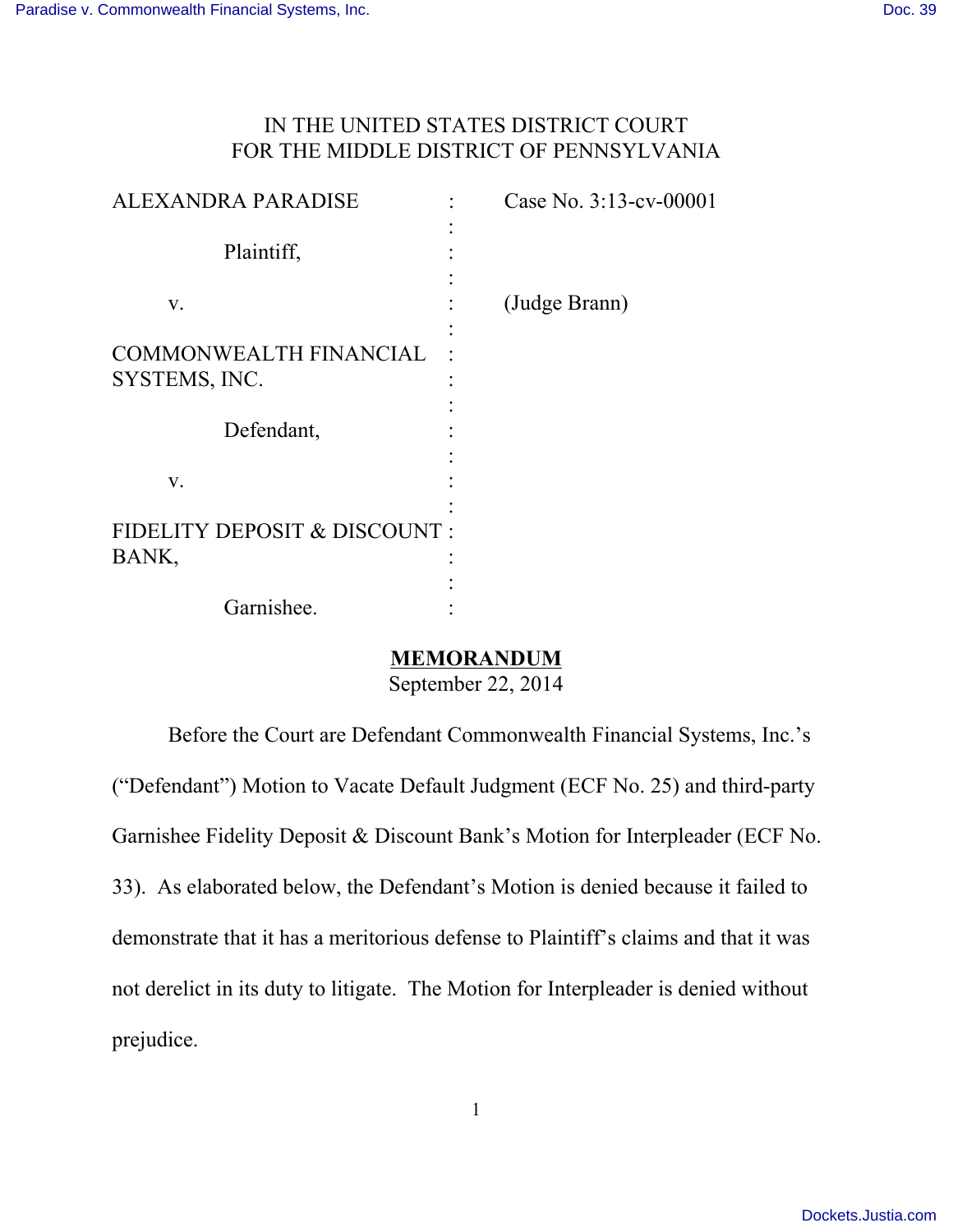#### **I. BACKGROUND**

Plaintiff Alexandra Paradise ("Plaintiff" or "Paradise") filed a Complaint (ECF No. 1) on January 1, 2013, alleging *inter alia* violations of the Telephone Consumer Protection Act, 47 U.S.C. § 227 ("TCPA") for debt collection phone calls that Defendant placed to Plaintiff's phone number. Plaintiff was not the intended recipient of the calls.

Defendant accepted service of Plaintiff's Complaint via electronic mail to Matthew Healey ("Healy"), its compliance officer, on January 3, 2014. Pl.'s Br. Opp'n 1, July 22, 2014, ECF No. 36 [hereinafter Pl.'s Br.]. The Parties then engaged in informal discovery and an email exchange, in which Defendant made a settlement offer. After Plaintiff rejected the settlement offer, Healey wrote: "[t]hen proceed with judgment." Pl.'s Br., Ex. C.

Plaintiff filed an Amended Complaint on January 24, 2013 (ECF No. 5). The Defendant did not respond. Plaintiff then filed a Request for Entry of Default (ECF No. 8) and certificate of service, and the Clerk entered Default on March 21, 2013 (ECF No. 9). The Court held a hearing on October 1, 2013 to assess damages, which it fixed at \$63,000 (ECF Nos. 19, 20) and subsequently entered Default Judgment in favor of the Plaintiff on October 21, 2013(ECF No. 21).

Despite eleven months of silence after its initial communications in this case,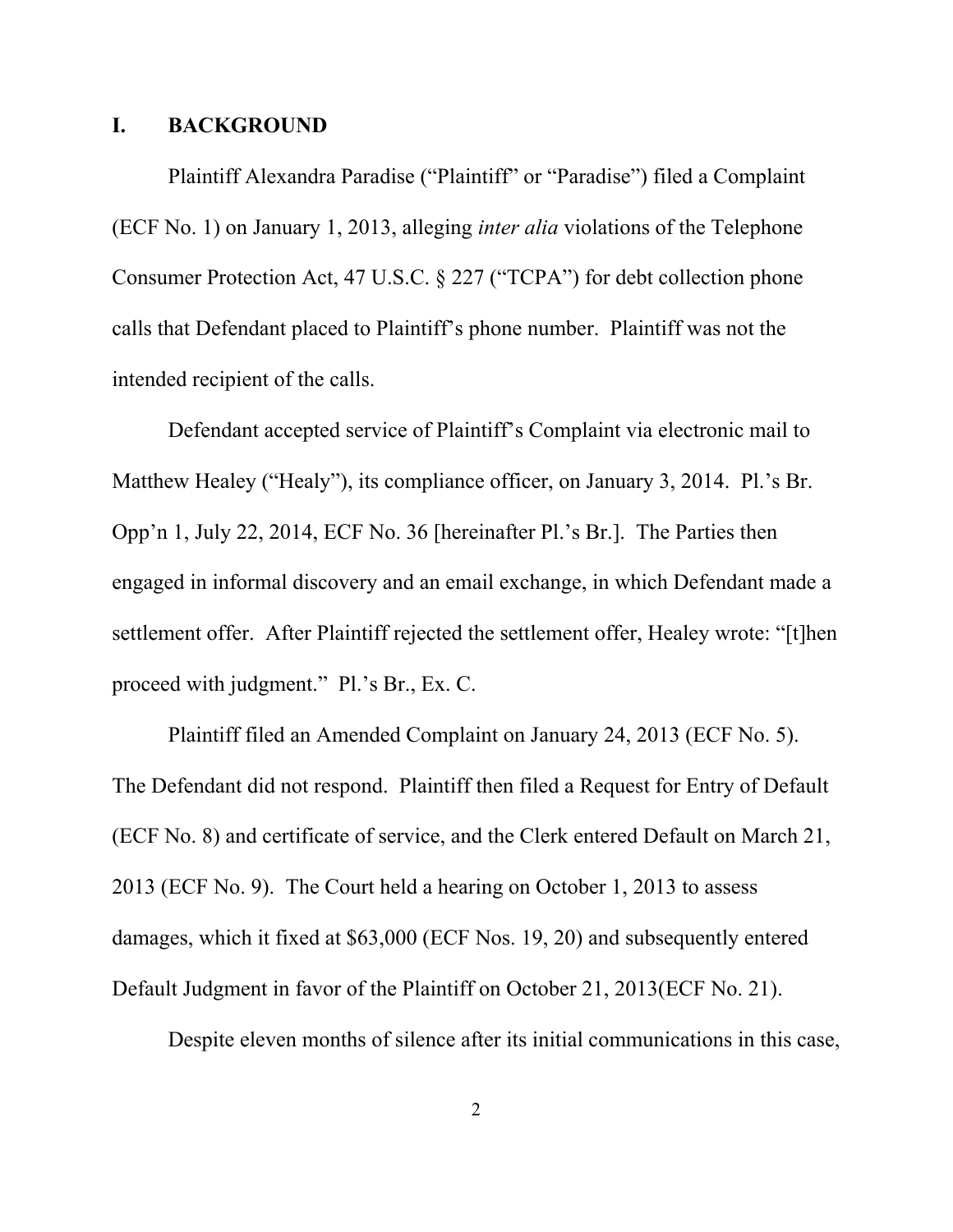Defendant then filed the Motion to Vacate Default Judgment that is now before the Court (ECF No. 25). Defendant seeks to vacate the Default Judgment and litigate the case.

#### **II. DISCUSSION**

#### A. Motion to Set Aside Default Standard

Federal Rule of Civil Procedure 55(c) allows a court to "set aside an entry of default for good cause, and . . . set aside a default judgment under Rule 60(b)." FED. R. CIV. P. 55(c). Rule 60(b) grants courts broad authority to provide relief from judgment for reasons including: 1) mistake, inadvertence, surprise, or excusable neglect; . . . or (6) any other reason that justified relief." FED. R. CIV. P. 60(b).

Default judgments and "default [are] generally disfavored and [courts] have long indicated [the] strong preference that cases be decided on the merits." Ruhle v. Hous. Auth. of City of Pittsburgh, 54 Fed. Appx. 61, 62 n.1 (3d Cir. 2002); see also Lai v. Garrubbo, Capece, D'Arcangelo, P.C., 233 Fed. Appx. 201, 201 (3d Cir. 2007); Harad v. Aetna Cas. & Sur. Co., 839 F.2d 979, 982 (3d Cir. 1988). "If there is any doubt as to whether the default should be set aside, the court should err on the side of setting aside the default and reaching the merits of the case." Accu-Weather, Inc. v. Reuters Ltd., 779 F. Supp. 801, 802 (M.D. Pa. 1991) (McClure, J.)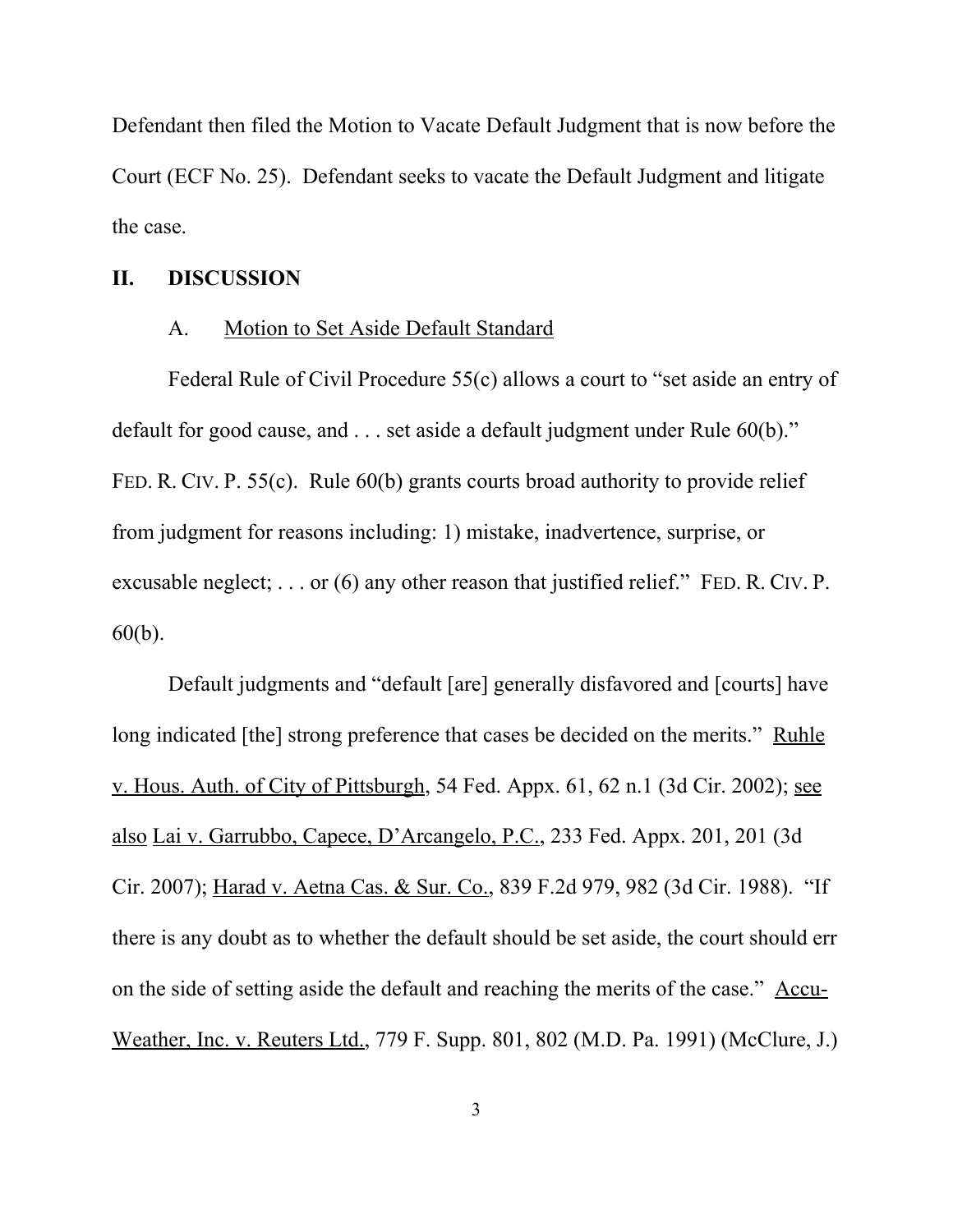(citing Zawadski de Bueno v. Bueno Castro, 822 F.2d 416, 420 (3d Cir. 1987)). Where default judgment has been granted, however, courts do consider motions to set aside the judgment less liberally than to set aside a mere entry of default. See, e.g., Schartner v. Copeland, 59 F.R.D. 653, 656 (M.D. Pa. 1973) aff'd, 487 F.2d 1395 (3d Cir. 1973).

 The Court has discretion in determining whether there is a reason justifying relief, and evaluates a number of factors to that end including: "(1) whether the plaintiff will be prejudiced; (2) whether the defendant has a meritorious defense; (3) whether the default was the result of the defendant's culpable conduct." U.S. v. \$55,518.05 in U.S. Currency, 728 F.2d 192, 195 (3d Cir. 1984).<sup>1</sup> The Defendant bears the burden to demonstrate sufficient good cause. See, e.g., Grow Tunneling Corp. v. Conduit & Found. Co., Inc., 96-cv-3127, 1996 WL 411658, \* 2 (E.D. Pa. July 16, 1966).

- B. Merits
	- 1. Defendant Does Not Offer A Facially Meritorious Defense

The primary dispositive issue is whether the Defendant can establish a meritorious defense to the Plaintiff's claims. This inquiry is critical because,

<sup>&</sup>lt;sup>1</sup> The United States Court of Appeals for the Third Circuit has also considered a fourth factor, "the effectiveness of alternative sanctions," when applicable. Emcasco Ins. Co. v. Sambrick, 834 F.2d 71, 73 (3d Cir. 1987).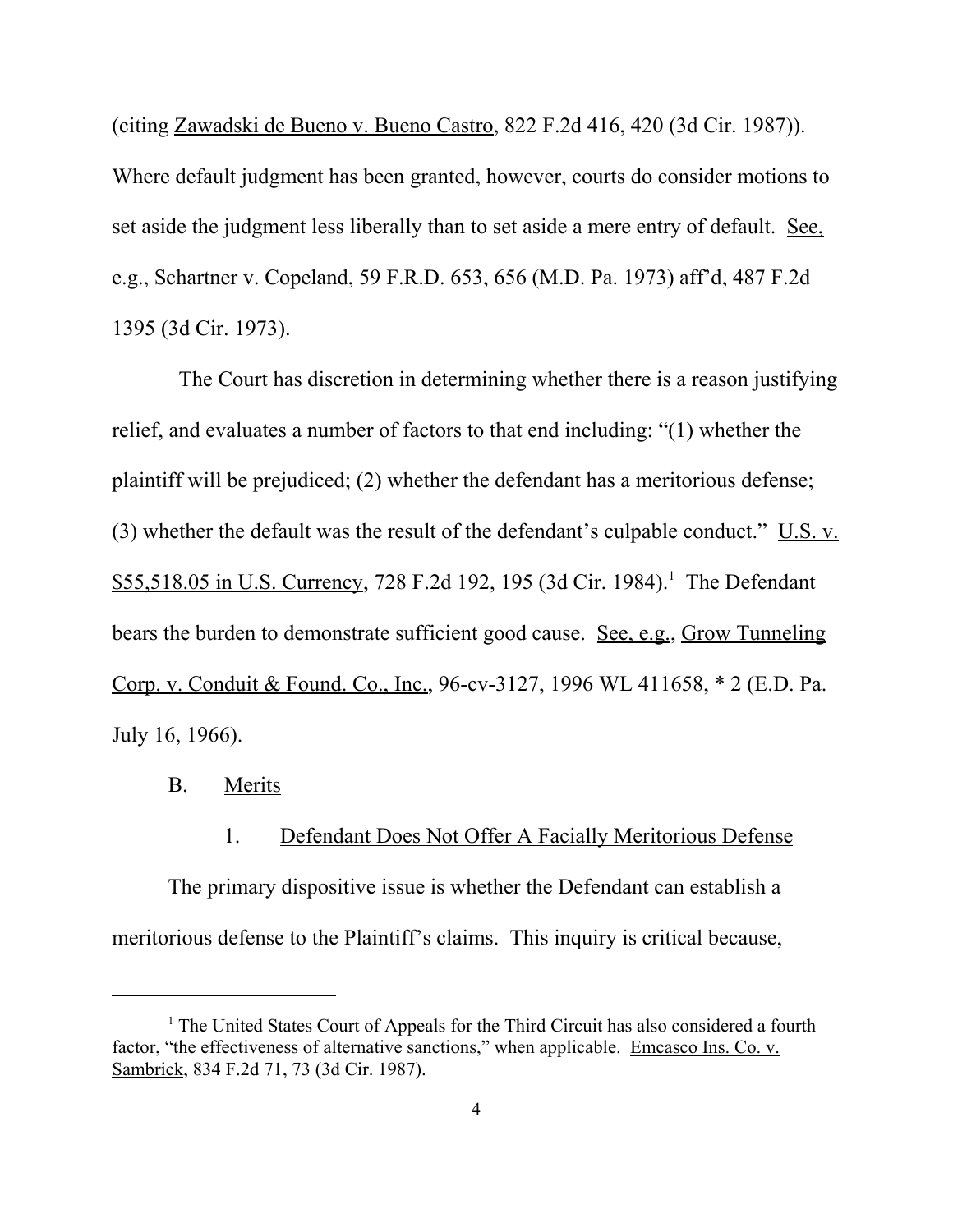without a meritorious defense, the Defendant could not prevail at trial and there would be little purpose in setting aside the default judgment. See, e.g., \$55,518.04 in U.S. Currency, 728 F.2d at 194–95.

"The showing of a meritorious defense is accomplished when 'allegations of defendant's answer, if established on trial, would constitute a complete defense to the action.'" Id. (quoting Tozer v. Charles A. Krause Mill. Co., 189 F.2d 242, 244 (3d Cir. 1951)). While a defendant need not establish "beyond a shadow of a doubt" that he or she will prevail at trial, "it is not enough for a defendant to allege only simple denials or conclusory statements." Ewing & Kreiser, P.C. v. Stephens, 08-cv-5490, 2009 WL 1183347, \*2 (E.D. Pa. May 1, 2009) (citing and quoting \$55,518.05 in U.S. Currency, 728 F.2d at 195) (internal citations omitted). Nevertheless, a defendant must merely "show that it has a defense to the action which at least has merit on its face." Accu-Weather, Inc., 779 F. Supp. at 803.

In the case at bar, the Defendant asserts two affirmative defenses to Plaintiff's claims. The first defense alleges that the Defendant was exempt from TCPA restrictions on calling cellular telephones because the Defendant had proper prior consent to do so. See Def.'s Br. Supp. 5–6, Nov. 4, 2013, ECF No. 26 [hereinafter Def.'s Br.]. The second defense asserts that the TCPA does not apply to calls made for the purpose of debt collection that are not telemarketing. See id.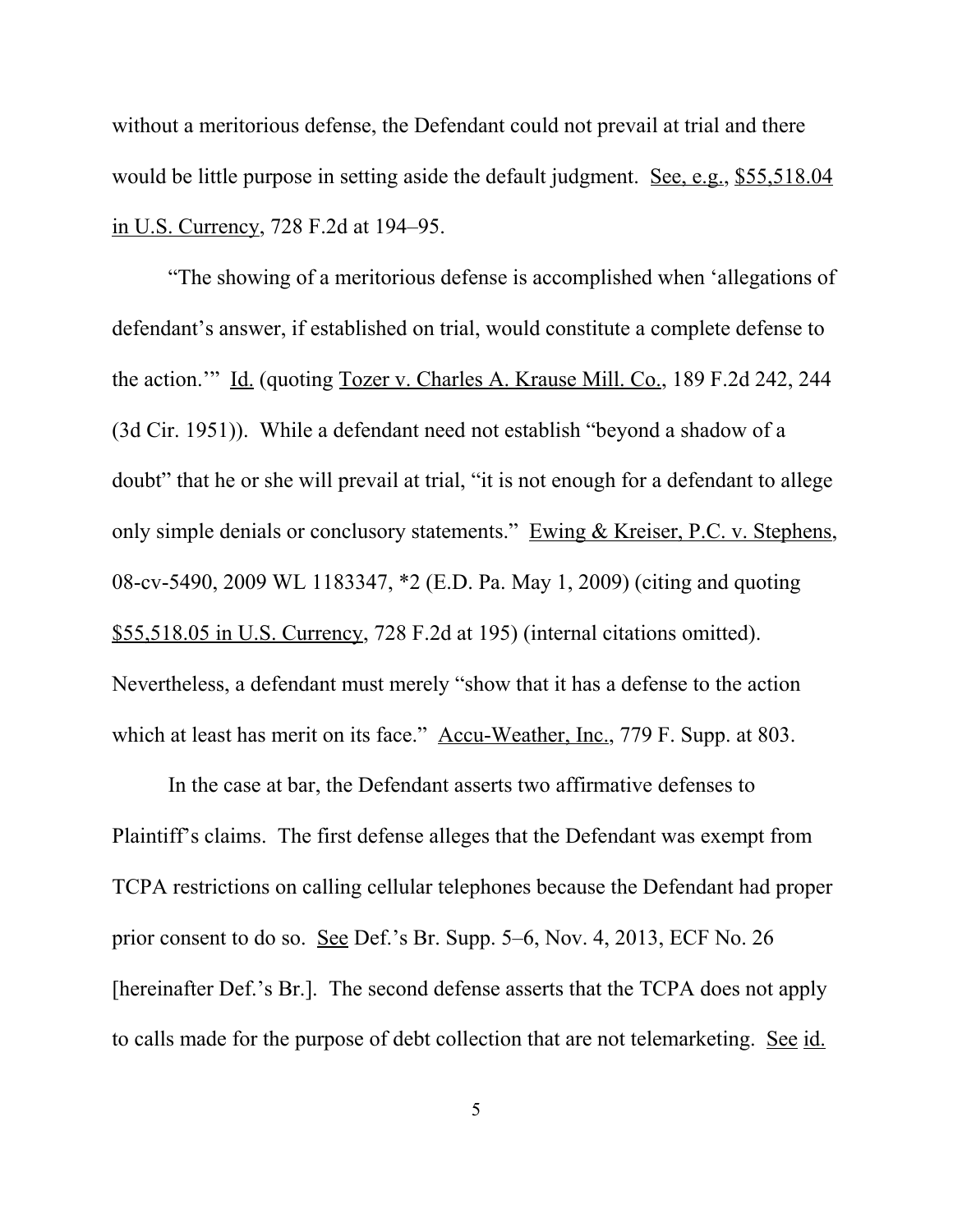at 6–7. Neither of these assertions are availing.

*a. Defendant Lacked Prior Consent From the Called Party*

The Defendant asserts that the TCPA provides an exemption from its restrictions on calling cellular telephones when the "called party" has obtained prior consent to call. The pertinent statutory language reads:

It shall be unlawful for any person within the United States, or any person outside the United States if the recipient is within the United States—(A) to make any call (other than a call made for emergency purposes or made with the prior express consent of the called party) using any automatic telephone dialing system or an artificial or prerecorded voice . . . (iii) to any telephone number assigned to a . . . cellular telephone service, . . . or any service for which the called party is charged for the call . . . .

### 47 U.S.C. § 227(b)(1).

Defendant alleges that it did retain consent from the debtor it was attempting to contact, who used the phone number at the time the Defendant obtained consent. The Defendant argues that consent is sufficient to invoke the exception to the statute's restriction, despite the fact that the Plaintiff, the party who used that phone number during the events of the instant litigation, did not provide her express consent. This argument is unavailing in light of both the statutory text and persuasive precedent to the contrary.

Chief Judge Frank H. Easterbrook of the United States Court of Appeals for the Seventh Circuit examined this very issue writing for the court, which held that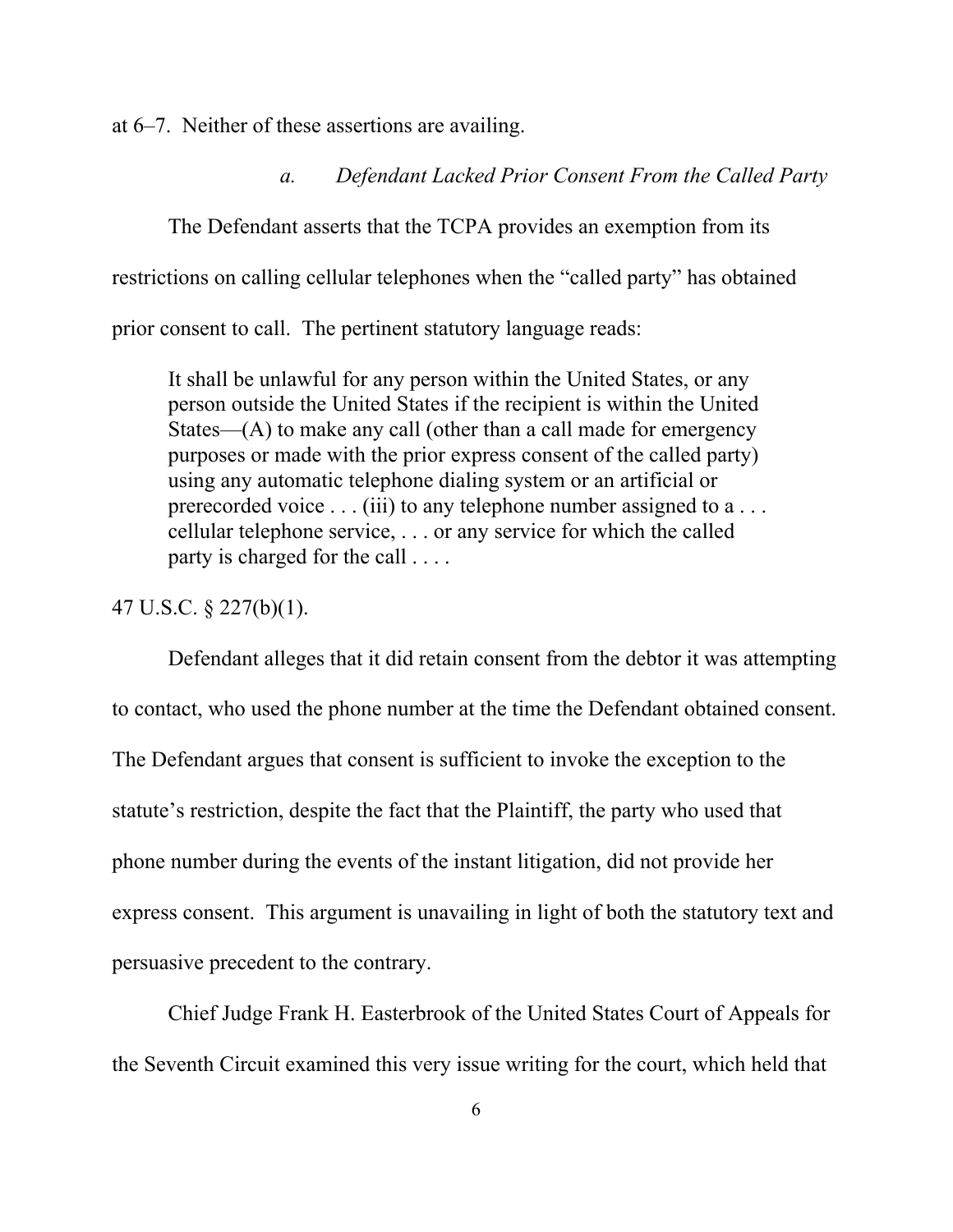a "called party" for the purposes of the exemption to the TCPA's restriction on making automated calls to a cell phone is the person subscribing to the called number at the time the call was made. Soppet v. Enhanced Recovery Co., LLC, 679 F.3d 637, 641–42 (7th Cir. 2012).<sup>2</sup> Judge Easterbrook engaged in a rigorous statutory analysis to discern the meaning of a "called party" within the context of the TCPA. See id. at 639–642. Judge Easterbrook compared the use of the term among several different sections of the act in which it is used. See id.

Notably, there is a distinction between the "called party" and the "intended recipient" of the call, as the terms are used in the TCPA. See id. "[T]here is a natural presumption that identical words used in different parts of the same act are intended to have the same meaning." Atl. Cleaners & Dryers, Inc. v. United States, 286 U.S. 427, 433 (1932) (Sutherland, J.). Similarly, when a document uses a certain term in one place, namely "called party," and a materially different term in another place, namely "intended recipient," the context creates the presumption that the different term denotes a different idea. The "intended recipient," in this case the Defendant's debtor, is not the "called party," in this case

<sup>&</sup>lt;sup>2</sup> Many courts have subsequently embraced the Seventh Circuit's analysis of this issue. See, e.g., Osorio v. State Farm Bank, F.S.B., 746 F.3d 1242 (11th Cir. 2014); Sterling v. Mercantile Adjustment Bureau, LLC, 2014 WL 1224604 (W.D.N.Y. Mar. 25, 2014); Page v. Regions Bank, 917 F. Supp. 2d 1214, 1219 (N.D. Ala. 2012).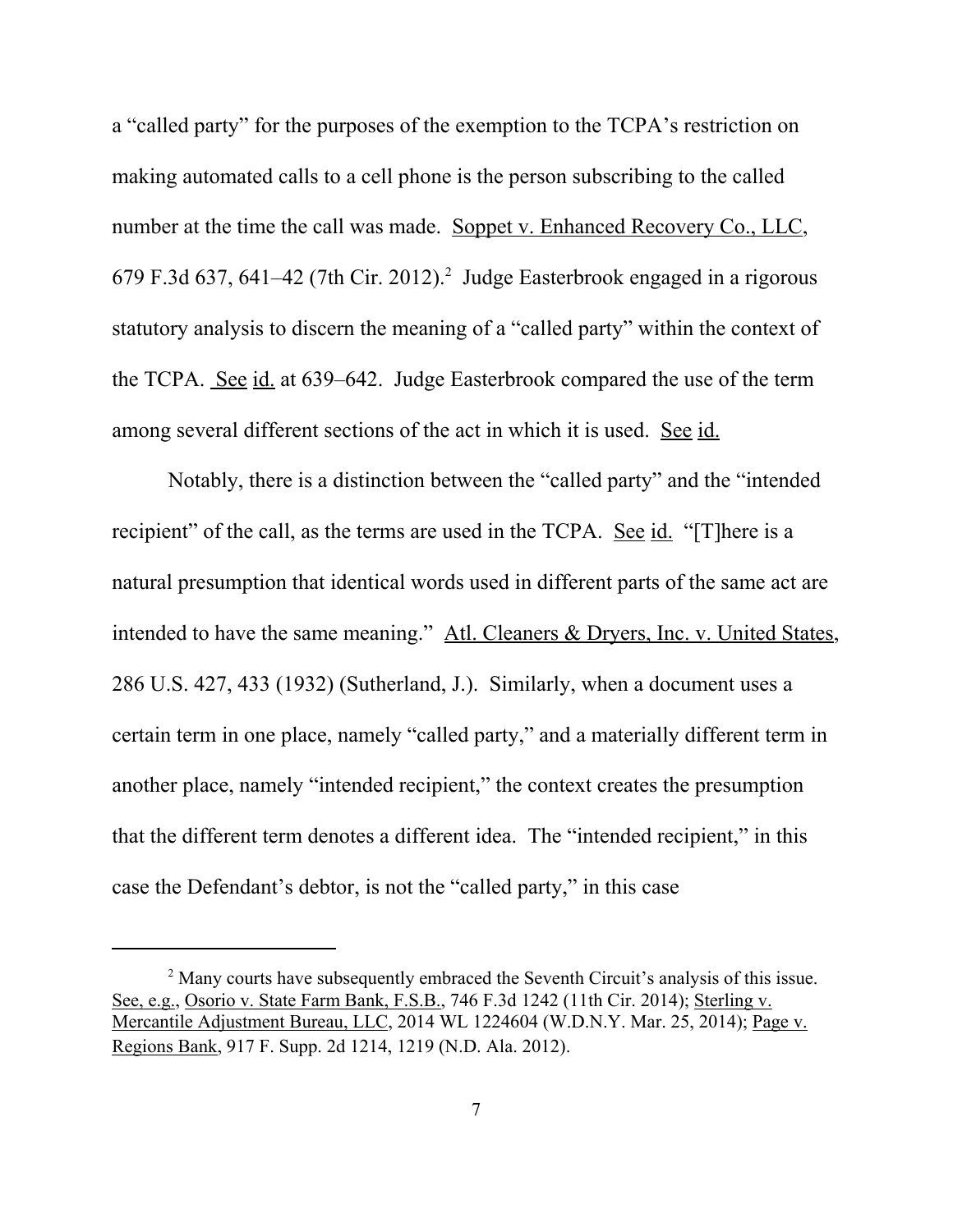Paradise—consequently the prior consent defense appears unavailing for the Defendant. See id.

## *b. The TCPA Exemption for Debt Collection Applies to Calls Made to Land Lines, Not Cellular Telephones*

The Defendant's second asserted defense is that the TCPA's prohibitions do not apply to calls made for the purpose of debt collection that do not qualify as telemarketing. Def.'s Br., at 6. To assert this argument, the Defendant relies on a case decided by Judge Caputo of this Court, who found that "the FCC has determined that all debt-collection circumstances are excluded from the TCPA's coverage." Roy v. Dell Financial Servs., LLC, 3:13-CV-738, 2013 WL 3678551, \*3 (M.D. Pa. July 12, 2013), *appeal dismissed* (May 14, 2014) (citing Meadows v. Franklin Collection Serv., Inc., 414 F. App'x 230, 235 (11th Cir. 2011). Nevertheless, shortly after Judge Caputo's ruling, the United States Court of Appeals for the Third Circuit unequivocally stated that the TCPA's exemptions for debt collection calls "do not apply to cellular phones; rather, these exemptions apply only to autodialed calls made to land lines." Gager v. Dell Fin. Servs., LLC, 727 F.3d 265, 273 (3d Cir. 2013).

The Court wrote at length:

At first glance, [the defendant's] argument appears correct: the FCC regulations implementing the TCPA permit certain types of autodialed debt collection calls  $\dots$  See, e.g., 47 C.F.R. § 64.1200(a)(2)(iii), (iv)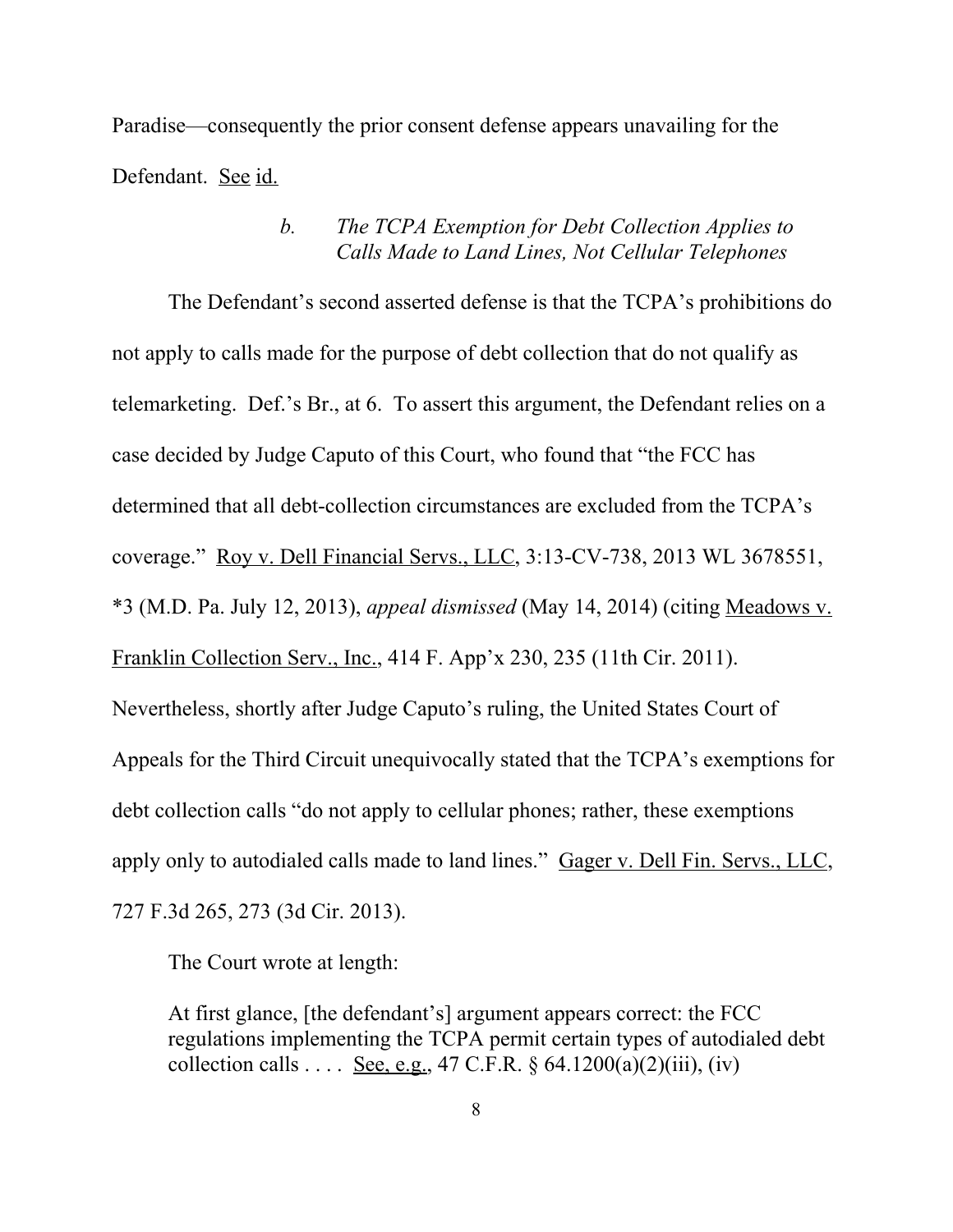(exempting calls "made to any person with whom the caller has an established business relationship" and calls "made for a commercial purpose [that do] not include or introduce an unsolicited advertisement or constitute a telephone solicitation."). However, [the defendant] fails to recognize that these these exemptions do not apply to cellular phones; rather, these exemptions apply only to autodialed calls made to land-lines. See 47 C.F.R.  $§ 64.1200(a)(2)$ . Therefore, the debt collection exemption invoked by [the defendant] is not applicable in this case.

Looking to the provisions of the TCPA that apply to autodialed calls to cellular phones and the exemptions promulgated by the FCC, it is clear that [the defendant's] argument is without merit. The statutory provisions under which [the plaintiff] brought her claim bans the use of "any automatic telephone dialing system" to call "*any* . . . cellular telephone service." 47 U.S.C.  $\S 227(b)(1)(A)(iii)$  (emphasis added). The only exemptions in the TCPA that apply to cellular phones are for emergency calls and calls made with prior consent. See id. 47 C.F.R.  $\S$  64.1200(a)(1)(iii). Unlike the exemptions that apply exclusively to residential lines, there is no established business relationship or debt collection exemption that applies to autodialed calls made to cellular phones. Thus, the content-based exemptions invoked by [the defendant] are inapposite.

Gager, 727 F.3d at 273.

In the wake of this opinion, courts within the Third Circuit have adopted this result as the definitive statement of the law on the issue. See, e.g., Fenescey v. Diversified Consultants, Inc., 3:14-CV-347, 2014 WL 2526571 (M.D. Pa. June 4, 2014) (Conaboy, J.); Forrest v. Genpact Servs., LLC, 962 F. Supp. 2d 734, 736 (M.D. Pa. 2013) (Nealon, J.). Accordingly, the Defendant's assertion that the TCPA does not apply to its debt collection calls placed to the Plaintiff's cellular telephone is not a facially viable defense.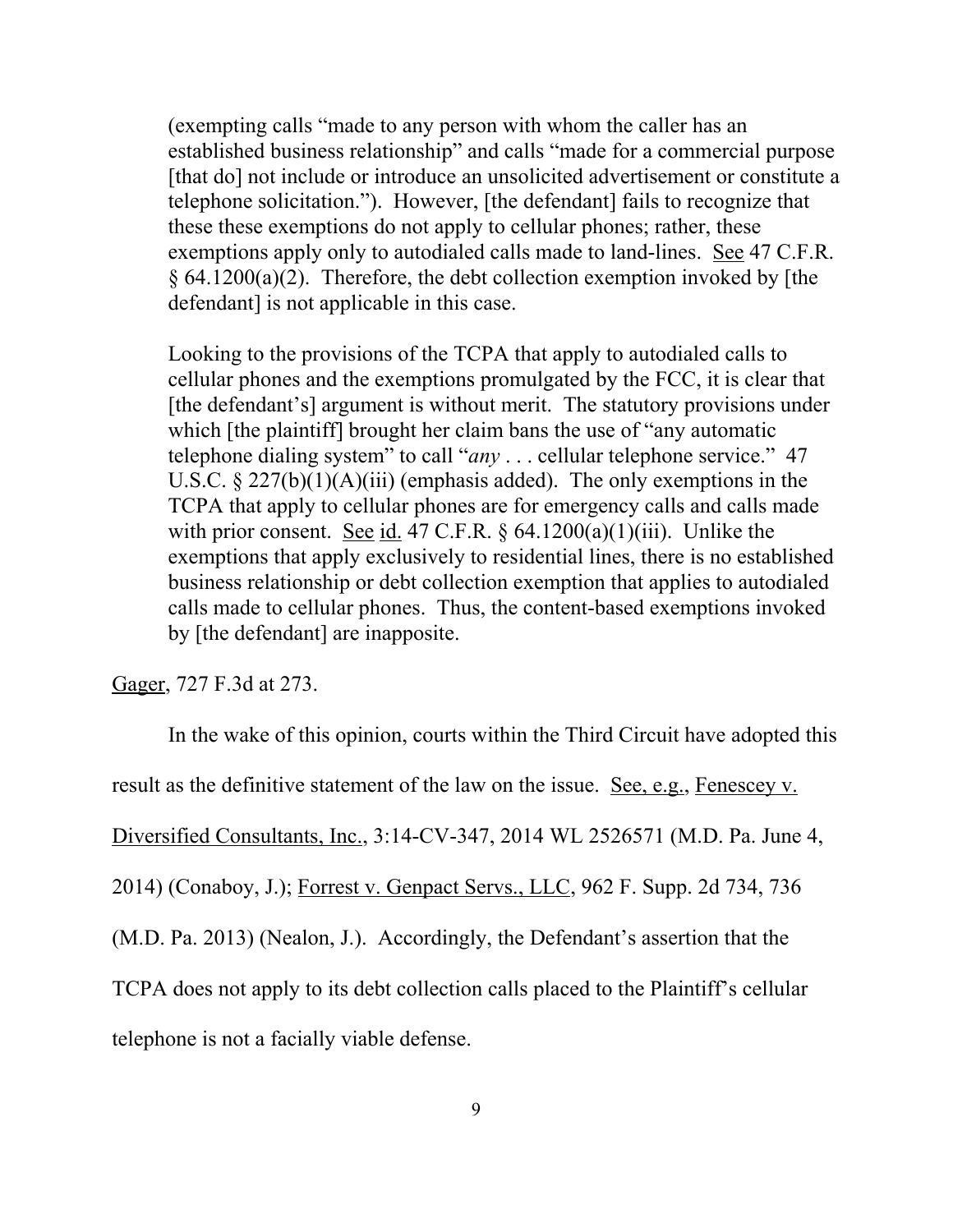#### 2. Defendant's Culpable Conduct

In addition to the fact that Defendant lacks a facially meritorious defense, there is evidence in the record to suggest the Defendant's may have acted with callous disregard of this lawsuit. First, the Defendant argues that its failure to file an answer to the Plaintiff's Complaint was simply a result of poor communication with its counsel. Def.'s Br., at 7–8. The evidence of record casts a dubious pall over the Defendant's contention in this respect.

The Plaintiff filed her Complaint against the Defendant on January 1, 2013; summons was issued electronically to Defendant on January 2, 2013; and the Defendant's compliance officer, Matthew Healey, accepted service of the Complaint on January 3, 2013.

On January 8, 2013, Defendant offered to settle the matter in an e-mail exchange; the Plaintiff rejected the offer, and the Defendant responded: "[t]hen proceed with judgment." Pl.'s Br., Ex. C. Even viewing the facts in a favorable light for the Defendant, this exchange demonstrates awareness of the instant suit and draws into question the Defendant's subsequent failure to litigate.

Defendant's second argument asserting that it is not culpable for the default judgment concerns Plaintiff's Request for Default (ECF No. 8). Defendant asserts that Plaintiff filed the Request, but served Defendant at an incorrect address. As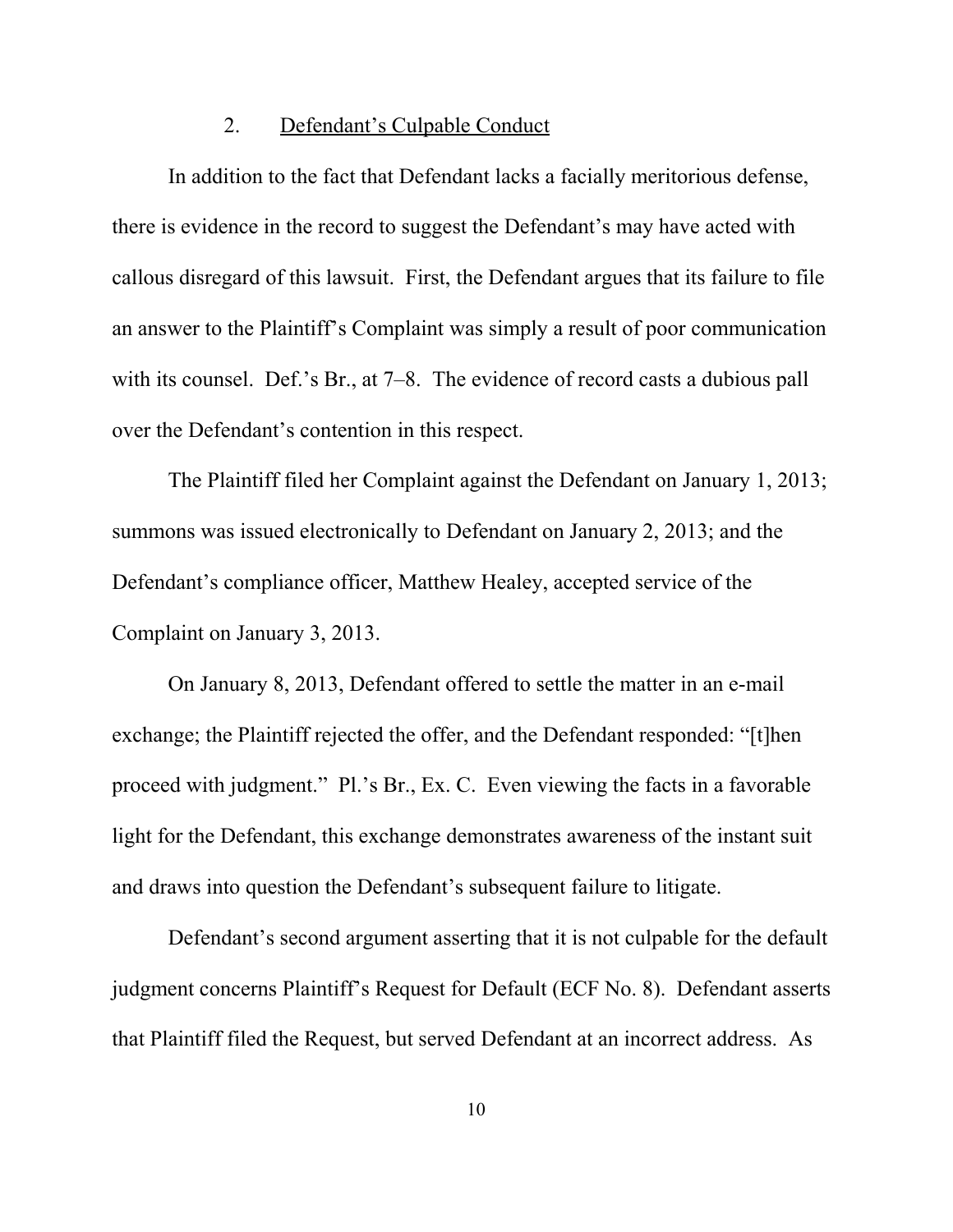such, the Defendant asserts it did not realize an Answer was necessary, or had not been filed, or that the matter had proceeded beyond the filing of a complaint, a fact the Defendant alleges it did not discover until after Default Judgment was entered. Def.'s Br., at 7–8.

The certificate of service filed that Plaintiff filed on the record with the Court did contain an incorrect address for Defendant, by Plaintiff's own admission. Pl.'s Br., at 9. Nevertheless, the Plaintiff asserts that, despite the erroneous address on the Request filed with the Court, the notice of default was mailed to Defendant's correct mailing address and Defendant received it on March 21, 2013. Plaintiff submits proof of mailing and delivery to corroborate this assertion. See Pl.'s Br., Ex. B.

In sum, this evidence may not unequivocally demonstrate "[r]eckless disregard for repeated communications from plaintiffs and the court," when viewing the facts most favorably for Defendant. Hritz v. Woman Corp., 732 F.2d 1178, 1183 (3d Cir. 1984). Nevertheless, the Defendant's dubious delays, coupled with its lack of a meritorious defense, militate in favor of denying Defendant's motion.

## 3. No Prejudice to Plaintiff

"Prejudice exists if circumstances have changed since entry of the default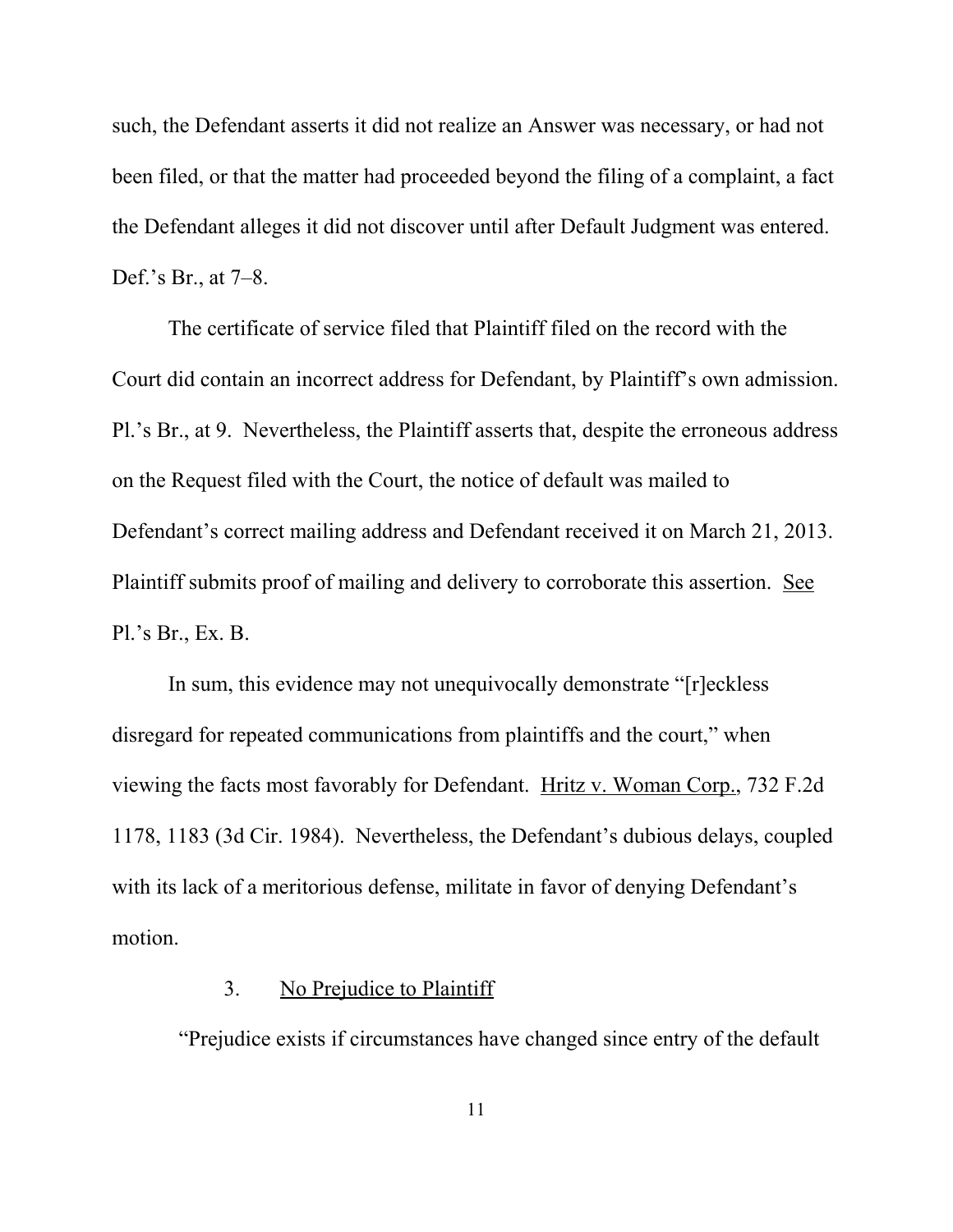such that plaintiff's ability to litigate its claim is now impaired in some material way or if relevant evidence has become lost or unavailable." Accu-Weather, Inc., 779 F. Supp. at 803. Requiring a plaintiff to litigate and establish the merits of its claim does not constitute prejudice in this context, "even though such a requirement may suggest impairment in common parlance." Griffin v. Lockett, 08 cv-01120, 2009 WL 179780, \*2 (M.D. Pa. Jan. 26, 2009) (Rambo, J.).

In the instant case, it does not appear that the Plaintiff would suffer any prejudice from the removal of the default judgment.<sup>3</sup> Despite the Plaintiff's lack of prejudice, however, the other more prominent factors weigh against granting the Defendant's motion.

#### C. Interpleader

Fidelity Deposit and Discount Bank ("Fidelity"), the third-party Garnishee in this action, filed a Motion for Interpleader alleging that it holds a first priority security interest on all the accounts that the Defendant maintains at Fidelity that are subject to the Plaintiff's judgment. See Mot. Interpleader, Dec. 11, 2013, ECF No. 33. Fidelity seeks an order dissolving the Writ of Execution and corresponding attachment on the Defendant's accounts. See id.

<sup>&</sup>lt;sup>3</sup> The Plaintiff asserted a caveat that it reserves the right to argue it suffered prejudice from spoliation of some evidence in the event the Defendant reneged on agreements and admissions concerning that evidence. This is not currently at issue.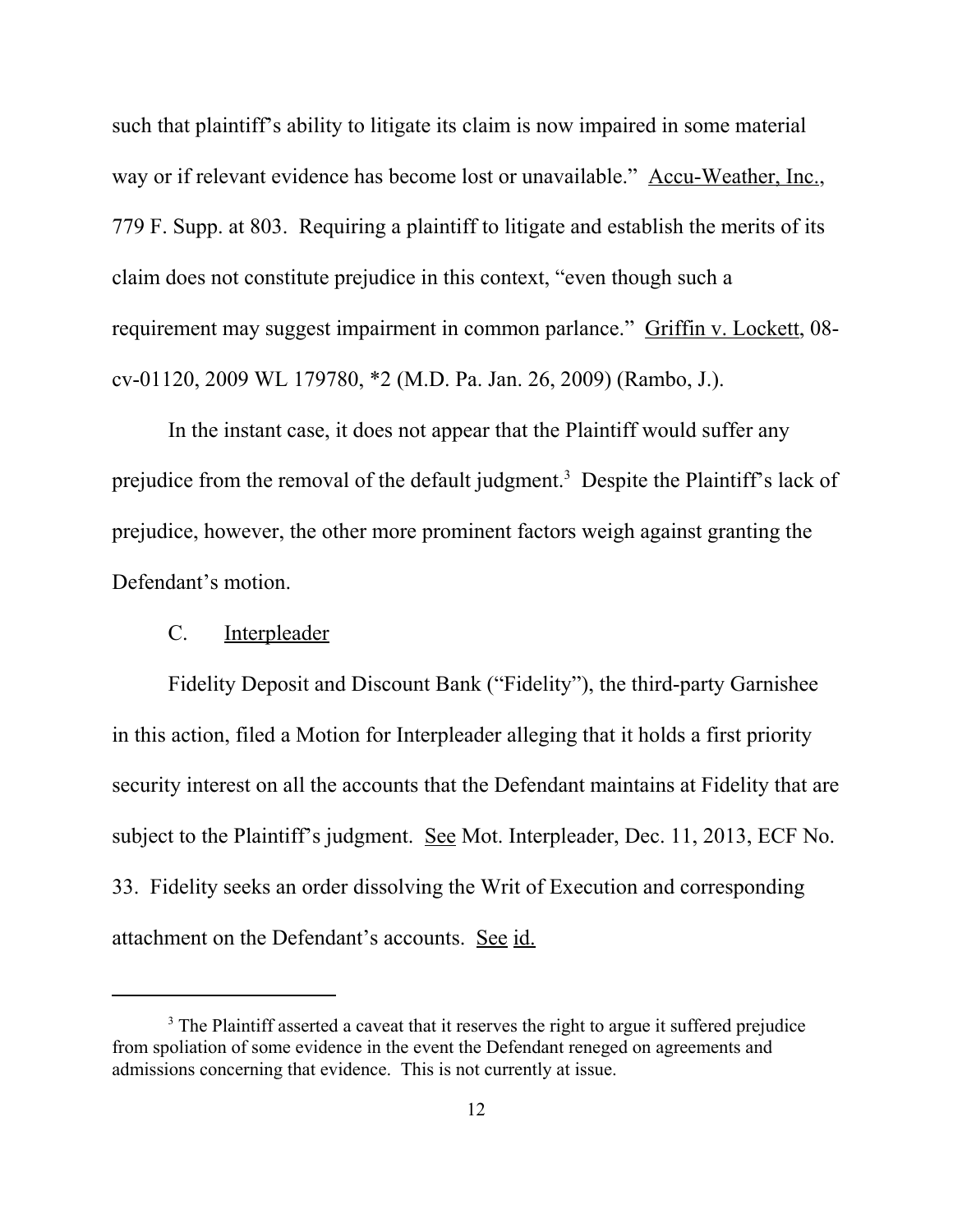In its two page motion, however, Fidelity has offered little information besides its own averment that it holds a first priority security interest. The brief is devoid of any law or strongly supported facts that satisfy the Court to a degree sufficient to grant Fidelity's requested relief. Fidelity has neither alleged a basis for subject matter jurisdiction over its claim, nor provided the Court with legal citation and sufficiently probative evidence to corroborate its claims. Consequently, Fidelity's motion is denied without prejudice.

Recently, on September 18, 2014, Fidelity filed another motion requesting the same relief and attaching exhibits in support of its claims. When the motion is ripe because it has been briefed by the pertinent parities, or the time in which they are allowed to file briefs has expired, the Court will address Fidelity's claims.

#### **III. CONCLUSION**

The Defendant's Motion to Vacate Default Judgment is denied, primarily because the Defendant fails to assert a facially meritorious defense, and the record demonstrates the Defendant was aware of this suit and failed to litigate. Thirdparty Garnishee Fidelity's Motion for Interpleader is denied without prejudice.